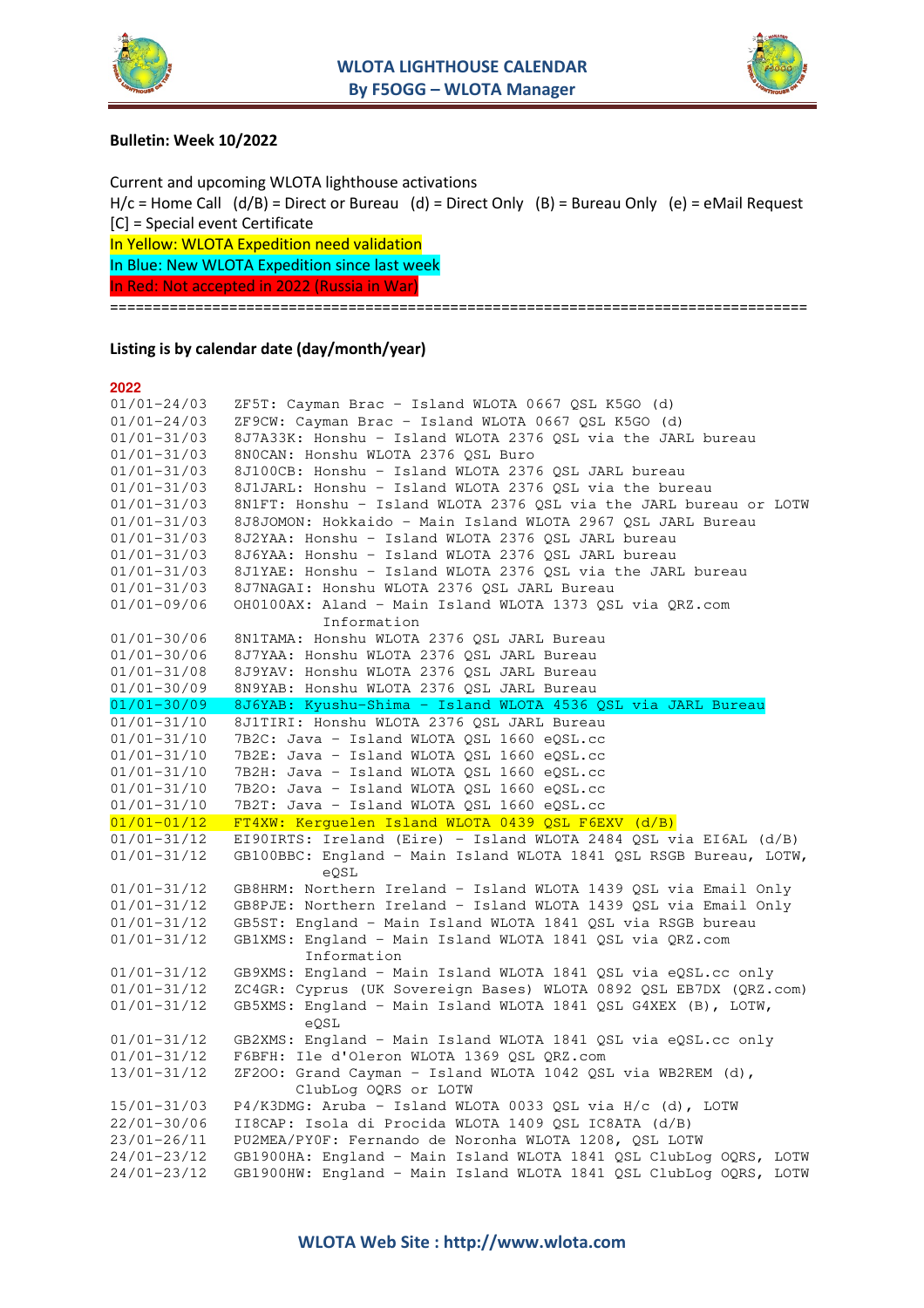# **WLOTA LIGHTHOUSE CALENDAR By F5OGG – WLOTA Manager**

| 27/01-27/07     | 5B4AQC: Cyprus Island WLOTA 0051 - QSL DK6SP, ClubLog OQRS, LOTW                               |
|-----------------|------------------------------------------------------------------------------------------------|
| 30/01-31/12     | VK90ABC: Australia - Main Island WLOTA 1520 QSL via LOTW and<br>eQSL.cc Only                   |
| $24/02 - 23/03$ | FS/KC9FFV: Saint Martin (French Part Only) - Island WLOTA 0383<br>QSL via IZ1MHY (d/B)         |
| 14/02-15/05     | KH2/WA7WJR/P: Guam - Island WLOTA 0064 QSL via H/c (d) and LOTW                                |
| 25/02-27/03     | FG/F6GWV: Guadeloupe (Basse terre Island only) - Island WLOTA<br>0644 QSL via F6HMQ (d/B)      |
| 25/02-27/03     | FG/F6HMQ: Guadeloupe (Basse terre Island only) - Island WLOTA<br>0644 QSL via F6HMQ (d/B)      |
| $01/03 - 28/03$ | GB80LAN: England - Main Island WLOTA 1841 QSL GOKUC (d), Bureau                                |
| $01/03 - 31/03$ | VK80LAN: Australia - Main Island WLOTA 1520 QSL via QRZ.com, LOTW                              |
| $01/03 - 31/03$ | GB4NPT: Wales - Main Island WLOTA 0453 QSL via Direct or Bureau                                |
| $01/03 - 31/03$ | GX4BJC/A: England - Main Island WLOTA 1841 QSL via M5DIK (d/B),<br>LOTW                        |
| $01/03 - 31/03$ | MX1SWL/A: England - Main Island WLOTA 1841 QSL via M5DIK (d/B),<br>LOTW                        |
| $05/03 - 05/04$ | XO2O: Prince Edward Island WLOTA 0523 QSL VY2OM (d/B), LOTW                                    |
| $07/03 - 21/03$ | VP5/KOKQ: Grand Turk - Island WLOTA 0289 QSL via LOTW only                                     |
| $07/03 - 31/03$ | 8P6DR: Barbados - Island WLOTA 0999 QSL G3RWL (d/B) or ClubLog<br><b>OORS</b>                  |
| 08/03-31/12     | AH2/WA7WJR: Guam - Island WLOTA 0064 QSL H/c (d), LOTW                                         |
| 17/03-31/03     | GB2SPD: Northern Ireland - Island WLOTA 1439 QSL via QRZ.com<br>information [C]                |
| 17/03-31/03     | GB4SPD: Northern Ireland - Island WLOTA 1439 QSL via QRZ.com<br>information [C]                |
| $18/03 - 31/03$ | GB8UKR: Northern Ireland - Island WLOTA 1439 QSL QRZ.com [C]                                   |
| $22/03 - 29/03$ | D60AB: Grande Comores Island WLOTA 3027 QSL via K6ZO (d)                                       |
| 22/03-01/04     | CT9/DF7EE: Ilha Da Madeira WLOTA 0053 QSL via ClubLog OQRS                                     |
| 23/03-29/03     | 9H/TA1HZ: Malta Island WLOTA 1113 QSL via TA1HZ (d), LOTW                                      |
| $23/03 - 29/03$ | 9H6YI: Gozo Island WLOTA 0046 QSL via G3VYI (d/B), LOTW                                        |
| 23/03-30/03     | PJ4/KK9A: Bonaire Island WLOTA 1279 QSL via WD9DZV (d) and LOTW                                |
| 23/03-31/03     | VP5/AF3K: Providenciales Island WLOTA 2003 QSL N2OO (see QRZ.com)<br>and LOTW                  |
| 23/03-31/03     | VP5/W2TT: Providenciales Island WLOTA 2003 QSL N2OO (see QRZ.com)<br>and LOTW                  |
| 24/03-07/04     | PJ5/SP9FIH: Saint Eustatius - Island WLOTA 1851 QSL via home call<br>$(d/B)$ and LOTW          |
| 24/03-07/04     | PJ5/SP9FOW: Saint Eustatius - Island WLOTA 1851 QSL via H/c<br>$(d/B)$ , LOTW                  |
| 24/03-07/04     | PJ5/SP9MQA: Saint Eustatius - Island WLOTA 1851 QSL via H/c<br>$(d/B)$ , LOTW                  |
| $25/03 - 27/03$ | ZF2PG: Grand Cayman - Island WLOTA 1042 QSL via K8PGJ (d) or LOTW                              |
| 25/03-02/04     | DAOHEL: Helgoland - Island WLOTA 0518 QSL DF6QC (d/B)                                          |
| $26/03 - 27/03$ | CR3DX: Ilha Da Madeira WLOTA 0053 QSL via OM2VL (d/B)                                          |
| 26/03-27/03     | ED8W: Isla de La Palma WLOTA 1648 QSL via QRZ.com                                              |
| $26/03 - 27/03$ | WP3C: Puerto Rico - Island WLOTA 2802 QSL MOOXO, OQRS                                          |
| 26/03-27/03     | PJ4R: Bonaire Island WLOTA 1279 QSL WD9DZV (d), LOTW                                           |
| 26/03-27/03     | IH9YMC: Di Pantelleria Island WLOTA 0041 OSL LOTW                                              |
| 26/03-27/03     | GTOSP: Man - Island WLOTA 0449 QSL goes via LOTW Only                                          |
| 26/03-27/03     | KP2B: Saint Croix - Island WLOTA 2477 QSL via EB7DX (d/B), LOTW                                |
| 26/03-27/03     | TO3Z: Guadeloupe (Basse terre Island only) - Island WLOTA<br>0644 QSL via F6HMQ (d/B)          |
| 26/03-27/03     | YB2DX: Java - Island WLOTA 1660 QSL via QRZ.com                                                |
| 26/03-27/03     | 8P1W: Barbados - Island WLOTA 0999 QSL KU9C (d)                                                |
| 26/03-27/03     | NH7T: Oahu - Island WLOTA 1227 QSL via KH6SH (see QRZ.com)                                     |
| 26/03-27/03     | VP5P: Providenciales Island WLOTA 2003 QSL N2OO (see QRZ.com)<br>and LOTW                      |
| $26/03 - 27/03$ | PJ2T: Curacao - Island WLOTA 0942 QSL via W3HNK (d), LOTW                                      |
| 26/03-09/04     | TO1Q: Guadeloupe (Basse terre Island only) - Island WLOTA 0644<br>QSL via F1ULQ (d/B) and LOTW |
| 28/03-01/04     | TM5IB: Batz - Island WLOTA 0680 QSL via ON7ZM (d/B) - No eQSL.cc                               |
| $01/04 - 09/04$ | OHOEG: Aland - Main Island WLOTA 1373 QSL SP1EG (d/B)                                          |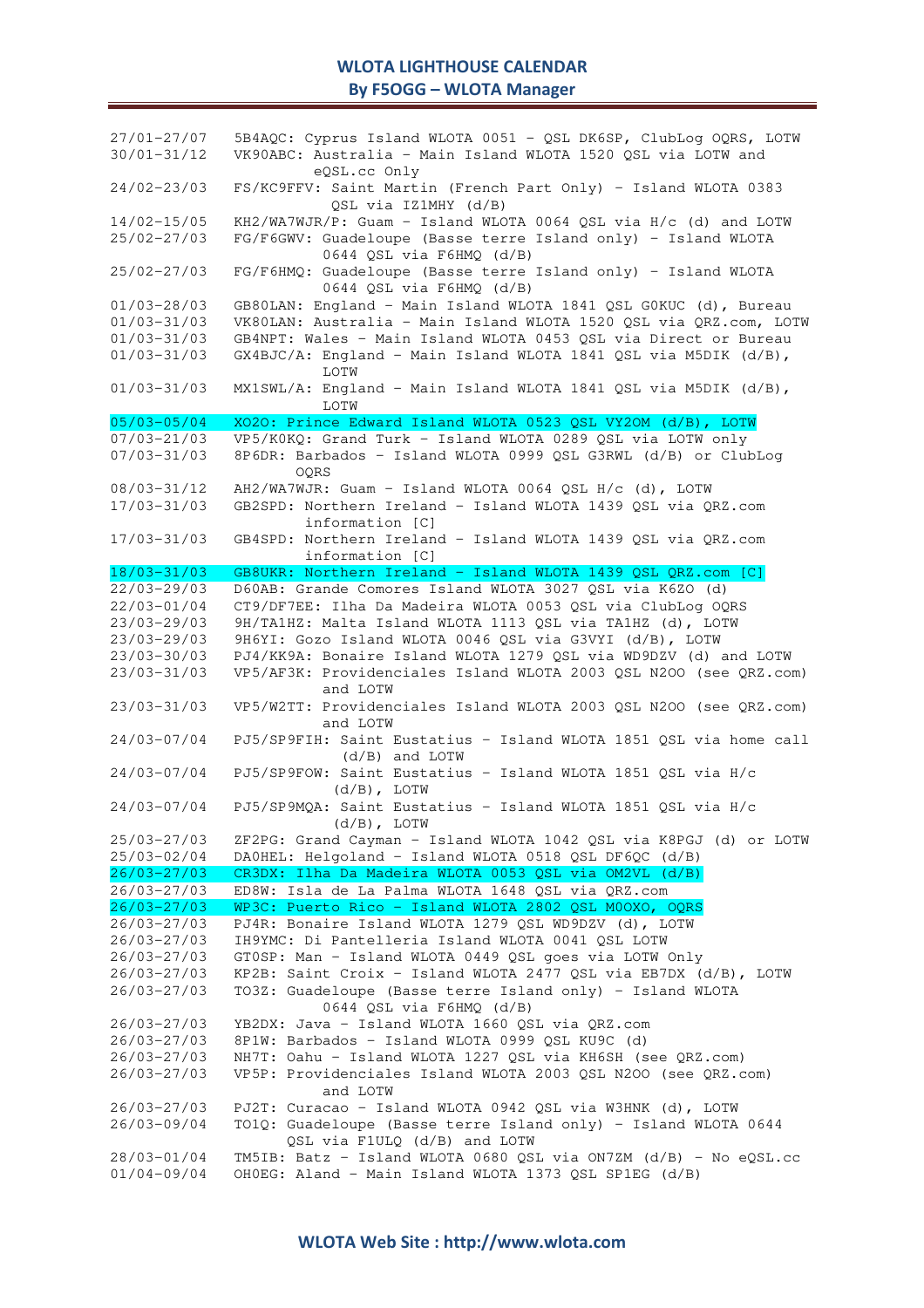# **WLOTA LIGHTHOUSE CALENDAR**

**By F5OGG – WLOTA Manager**

| $01/04 - 30/04$   | $GX4BJC/A$ : England - Main Island WLOTA 1841 QSL via M5DIK (d/B),<br>LOTW         |
|-------------------|------------------------------------------------------------------------------------|
| $01/04 - 30/04$   | MX1SWL/A: England - Main Island WLOTA 1841 QSL via M5DIK (d/B)                     |
| $01/04 - 07/06$   | FK/F5NHJ: New Caledonia (Grand Terre only) - Island WLOTA 1280<br>QSL ClubLog      |
| $01/04 - 09/04$   | OHOEG: Aland - Main Island WLOTA 1373 QSL SP1EG (d/B)                              |
| $01/04 - 30/06$   | 9H6CAP: Malta Island WLOTA 1113 QSL via 9H1CJ direct only                          |
| $01/04 - 30/10$   | PD146EU: Schouwen Duiveland - Island WLOTA 3089 QSL via PD1EDS<br>(d/B)            |
| $03/04 - 30/04$   | GB5MW: England - Main Island WLOTA 1841 QSL QRZ.com                                |
| $09/04 - 16/04$   | ISO/DF8DX: Sardinia Island WLOTA 1608 QSL via DF8DX (d/B),                         |
|                   | ClubLog OQRS                                                                       |
| 10/04-13/04       | JW/DC8TM: Spitsbergen - Island WLOTA 0125 QSL via H/c (d/B)                        |
| 10/04-13/04       | JW/DF3TS: Spitsbergen - Island WLOTA 0125 QSL via H/c (d/B)                        |
| $14/04 - 25/04$   | VK9NT: Norfolk Island WLOTA 1469 QSL via M00XO's OQRS                              |
| $15/04 - 03/05$   | FM/DF8AN: Martinique - Island WLOTA 1041 QSL via H/c (d/B) NO<br>LOTW              |
| 16/04-17/04       | TO8N: Martinique - Island WLOTA 1041 QSL via DF8AN (d/B) NO LOTW                   |
| $19/04 - 24/04$   | J79MN: Dominican Republic (Main) - Island WLOTA 2974 QSL via                       |
|                   | DF8AN (d/B)                                                                        |
| 19/04-26/04       | JWOX: Spitsbergen - Island WLOTA 0125 QSL via MOURX OQRS                           |
| 19/04-26/04       | JW100QO: Spitsbergen - Island WLOTA 0125 QSL via MOURX OQRS                        |
| $20/04 - 28/04$   | V47JA: Saint Christopher - Island WLOTA 1164 QSL via W5JON (d)                     |
|                   | and LOTW                                                                           |
| $22/04 - 29/04$   | OHOEG: Aland - Main Island WLOTA 1373 QSL SP1EG (d/B)                              |
|                   |                                                                                    |
| $23/04 - 30/04$   | TM8C: Brehat Island - North Islet Only WLOTA 2010 QSL via K6CUK                    |
|                   | $(d/B)$ and LOTW                                                                   |
| $24/04 - 01/05$   | 5P5BI: Bornholm - Island WLOTA 2203 QSL ON6EF (d/B)                                |
| $26/04 - 04/05$   | PJ5/W5JON: Saint Eustatius - Island WLOTA 1851 QSL via H/c (d)                     |
|                   | and LOTW                                                                           |
| $01/05 - 02/05$   | FM/DF8AN: Martinique - Island WLOTA 1041 QSL via DF8AN (d/B)                       |
| $01/05 - 02/05$   | TO8N: Martinique - Island WLOTA 1041 QSL via DF8AN (d/B) NO LOTW                   |
| $21/05 - 04/06$   | FM/OQ3R: Martinique - Island WLOTA 1041 QSL via ON4RU (d)                          |
| $25/05 - 02/06$   | V4/WX4G: Saint Christopher - Island WLOTA 1164 QSL via H/c (d),<br>ClubLog         |
| 27/05-07/06       | C5B: Banjul Island WLOTA 1618 QSL F5RAV (d)                                        |
| $28/05 - 29/05$   | TO3F: Martinique - Island WLOTA 1041 QSL ON4RU (d)                                 |
| 28/05-29/05       | ZF2SS: Cayman Brac - Island WLOTA 0667 QSL via LOTW Only                           |
| 28/05-29/05       | V48A: Saint Christopher - Island WLOTA 1164 QSL via WX4G (d),<br>ClubLog           |
| 28/05-29/05       | NH7T: Oahu - Island WLOTA 1227 QSL via KH6SH (see QRZ.com)                         |
| 28/05-29/05       | PJ2T: Curacao - Island WLOTA 0942 QSL via W3HNK (d), LOTW                          |
| 31/05-11/06       | SV9/DK5EW: Nisos Kriti (Crete) - Island WLOTA 1400 QSL via H/c                     |
|                   | (d/B)                                                                              |
| $06/06 - 19/06$   | MMOUKI/P: Rockall - Rock WLOTA 1694 QSL via MOOXO, OQRS or LOTW                    |
| 16/06-01/07       | V47JA: Saint Christopher - Island WLOTA 1164 QSL via W5JON (d)<br>and LOTW         |
| $02/07 - 09 - 07$ | PJ5/W5JON: Saint Eustatius - Island WLOTA 1851 QSL via H/c (d)<br>and LOTW         |
| 19/08-22/08       | 9H6LH: Malta Island WLOTA 1113 QSL via DL1KJ (d/B), LOTW                           |
| 20/08-21/08       | VK2VF: Australia - Main Island WLOTA 1520 QSL Buro                                 |
| 20/08-21/08       | VK3ILH: Australia - Main Island WLOTA 1520 QSL Buro                                |
| 20/08-21/08       | ZL1LIG: North Island - Island WLOTA 0069 QSL Buro                                  |
| $25/10 - 04/11$   | PJ5/W5JON: Saint Eustatius - Island WLOTA 1851 QSL via H/c                         |
|                   | $(d/B)$ , LOTW                                                                     |
| 26/10-03/11       | VK9CM: West Island - Cocos (Keeling) Isl. WLOTA 1878 QSL EB7DX<br>(d/B)            |
| $29/10 - 30/10$   | VK9C: West Island - Cocos (Keeling) Isl. WLOTA 1878 QSL EB7DX<br>(d/B)             |
| 29/10-30/10       | TO5A: Martinique - Island WLOTA 1041 QSL via WA6WPG (d - SASE),<br>F5VHJ (d), LOTW |
| 26/11-27/11       | ZF2SS: Cayman Brac - Island WLOTA 0667 QSL via LOTW Only                           |
| $30/11 - 10/12$   | TO9W: Saint Martin (French Part Only) - Island WLOTA 0383 QSL via                  |